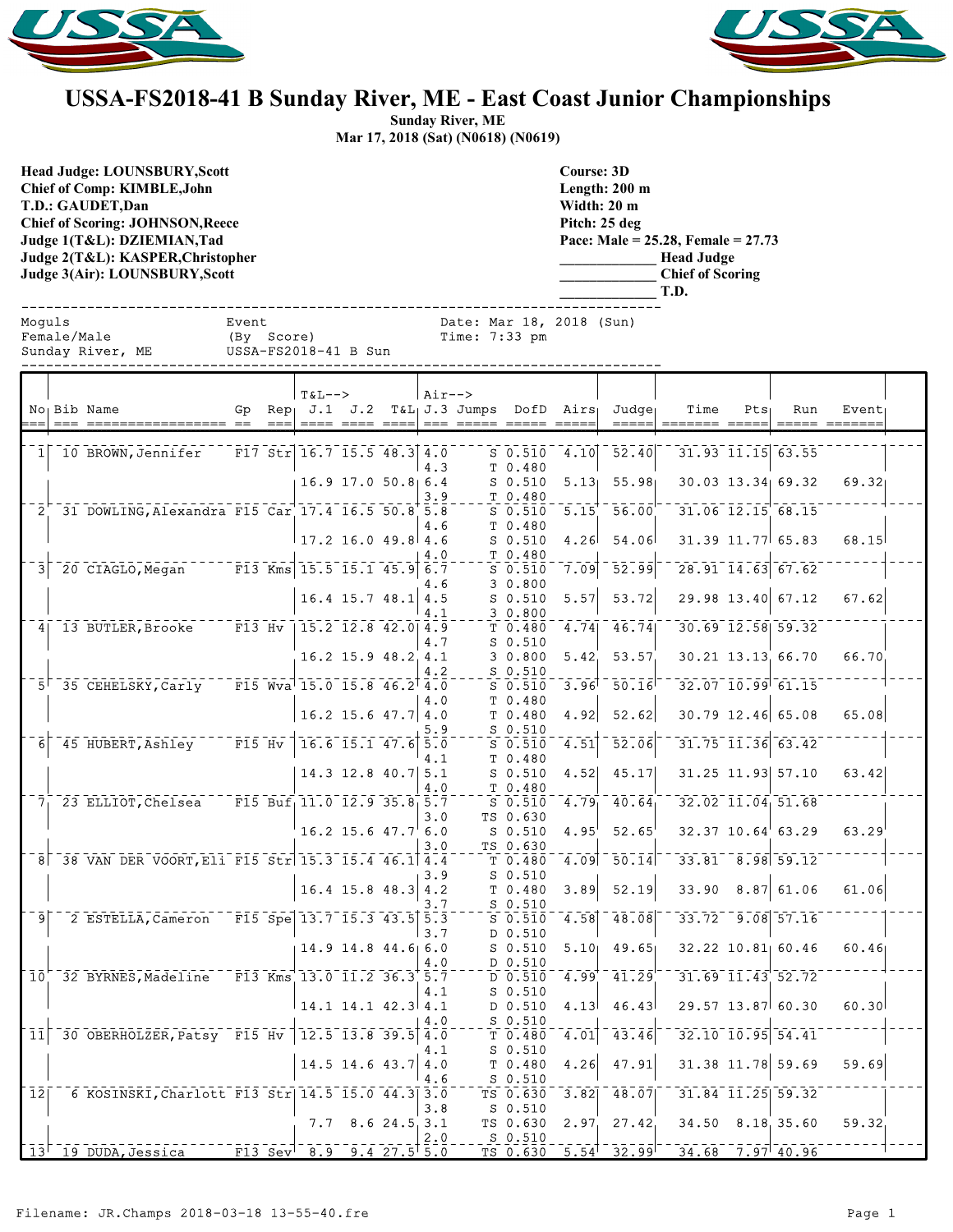|                 |                                                               |                                |        | $T&L-->$                                                                                                                                                                                                                                                                                                      |                          | $Air--$     |                         |                                                      |       |                                                 |                                    |     |                                                               |                |  |
|-----------------|---------------------------------------------------------------|--------------------------------|--------|---------------------------------------------------------------------------------------------------------------------------------------------------------------------------------------------------------------------------------------------------------------------------------------------------------------|--------------------------|-------------|-------------------------|------------------------------------------------------|-------|-------------------------------------------------|------------------------------------|-----|---------------------------------------------------------------|----------------|--|
|                 | No Bib Name                                                   | Gp                             |        | $\text{Rep}$ $J.1$ $J.2$                                                                                                                                                                                                                                                                                      |                          | $=$ $=$ $=$ | T&L J.3 Jumps DofD Airs |                                                      |       | Judge                                           | Time                               | Pts | Run                                                           | Event          |  |
|                 |                                                               |                                |        |                                                                                                                                                                                                                                                                                                               |                          | 4.7         |                         | $S_0.510$                                            |       |                                                 |                                    |     |                                                               |                |  |
|                 |                                                               |                                |        |                                                                                                                                                                                                                                                                                                               | $14.4$ 13.8 $42.3$ 4.4   |             |                         | TS 0.630                                             | 5.21  | 47.51                                           |                                    |     | 31.45 11.70 59.21                                             | 59.21          |  |
|                 |                                                               |                                |        |                                                                                                                                                                                                                                                                                                               |                          | 4.8         |                         | $S$ 0.510                                            |       |                                                 |                                    |     |                                                               |                |  |
|                 | 14 16 STOUTENBURGH, Fran F17 Gsr 12.0 11.5 35.3 4.4           |                                |        |                                                                                                                                                                                                                                                                                                               |                          |             |                         | $S$ 0.510                                            | 4.64  | $-39.89$                                        | $34.39 - 8.31 - 48.20$             |     |                                                               |                |  |
|                 |                                                               |                                |        |                                                                                                                                                                                                                                                                                                               |                          | 5.0         |                         | T <sub>0.480</sub>                                   |       |                                                 |                                    |     |                                                               |                |  |
|                 |                                                               |                                |        |                                                                                                                                                                                                                                                                                                               | 15.3 15.3 45.9           | 5.1         |                         | $S$ 0.510                                            | 4.66  | 50.56                                           |                                    |     | $34.16$ 8.57 59.13                                            | 59.13          |  |
| 15 <sup>1</sup> | 44 ARAVIDES, Alexandr F15 Str 12.9 13.2 39.2 3.5              |                                |        |                                                                                                                                                                                                                                                                                                               |                          | 4.3         |                         | T 0.480<br>TS 0.630                                  | 4.08  | 43.23                                           | 32.00 11.07 54.30                  |     |                                                               |                |  |
|                 |                                                               |                                |        |                                                                                                                                                                                                                                                                                                               |                          | 3.7         |                         | $S_0.510$                                            |       |                                                 |                                    |     |                                                               |                |  |
|                 |                                                               |                                |        |                                                                                                                                                                                                                                                                                                               | 15.0 14.9 44.8 3.6       |             |                         | TS 0.630                                             | 4.45  | 49.30                                           | 33.14                              |     | 9.75159.05                                                    | 59.05          |  |
|                 |                                                               |                                |        |                                                                                                                                                                                                                                                                                                               |                          | 4.3         |                         | $S_{0.510}$                                          |       |                                                 |                                    |     |                                                               |                |  |
| 16              | 7 MICHAUD, Dory F13 Car 15.1 13.5 42.9 4.7                    |                                |        |                                                                                                                                                                                                                                                                                                               |                          |             |                         | 30.800                                               | 6.82  | 49.72                                           | $33.54$ $9.29$ 59.01               |     |                                                               |                |  |
|                 |                                                               |                                |        |                                                                                                                                                                                                                                                                                                               |                          | 6.0         |                         | $S$ 0.510                                            |       |                                                 |                                    |     |                                                               |                |  |
|                 |                                                               |                                |        | 7.6                                                                                                                                                                                                                                                                                                           | 7.122.055.9              |             |                         | 30.800                                               | 6.81  | 28.86                                           | 35.22                              |     | 7.35 36.21                                                    | 59.01          |  |
| 17              | 18 GOODBODY, Hannah                                           |                                |        | F13 Gsr $14.0$ 15.5 44.3 4.8                                                                                                                                                                                                                                                                                  |                          | 4.1         |                         | $S_0.510$<br>$S$ 0.510                               | 4.02  | 48.27                                           | 36.18                              |     | $6.24$ 54.51                                                  |                |  |
|                 |                                                               |                                |        |                                                                                                                                                                                                                                                                                                               |                          | 3.1         |                         | D 0.510                                              |       |                                                 |                                    |     |                                                               |                |  |
|                 |                                                               |                                |        |                                                                                                                                                                                                                                                                                                               | $15.5$ 15.9 47.1 5.0     |             |                         | $S$ 0.510                                            | 4.59  | 51.69                                           | 35.50                              |     | $7.03$ 58.72                                                  | 58.72          |  |
|                 |                                                               |                                |        |                                                                                                                                                                                                                                                                                                               |                          | 4.0         |                         | D 0.510                                              |       |                                                 |                                    |     |                                                               |                |  |
|                 | 18 52 COLLINS, Bridget                                        |                                |        | $\begin{bmatrix} 17 & 12 & 16 \\ 10 & 10 & 16 \\ 11 & 10 & 16 \\ 11 & 10 & 16 \\ 11 & 10 & 16 \\ 11 & 10 & 16 \\ 11 & 10 & 16 \\ 11 & 10 & 16 \\ 11 & 10 & 16 \\ 11 & 10 & 16 \\ 11 & 10 & 16 \\ 11 & 10 & 16 \\ 11 & 10 & 16 \\ 11 & 10 & 16 \\ 11 & 10 & 16 \\ 11 & 10 & 16 \\ 11 & 10 & 16 \\ 11 & 10 & 1$ |                          |             |                         | $S$ 0.510                                            | 5.09  | 31.79                                           |                                    |     | $40.92 - 0.77$ 32.56                                          |                |  |
|                 |                                                               |                                |        |                                                                                                                                                                                                                                                                                                               |                          | 3.8         |                         | K 0.510                                              |       |                                                 |                                    |     |                                                               |                |  |
|                 |                                                               |                                |        |                                                                                                                                                                                                                                                                                                               | 16.2 14.8 46.5 5.7       |             |                         | $S$ 0.510                                            | 4.53  | 51.03                                           | 35.08                              |     | 7.51, 58.54                                                   | 58.54          |  |
|                 | $F15$ Spe 15.8 15.4 46.8 3.0<br>$19-37$ KAYE, Erin            |                                |        |                                                                                                                                                                                                                                                                                                               |                          | 3.2         |                         | K 0.510<br>Z 0.500                                   | 3.54  | $\overline{50.34}$                              | $34.66$ $8.00$ $58.34$             |     |                                                               |                |  |
|                 |                                                               |                                |        |                                                                                                                                                                                                                                                                                                               |                          | 4.0         |                         | $S$ 0.510                                            |       |                                                 |                                    |     |                                                               |                |  |
|                 |                                                               |                                |        |                                                                                                                                                                                                                                                                                                               | $13.0$ 13.3 39.5 3.0     |             |                         | TS 0.630                                             | 3.47  | 42.92                                           |                                    |     | 31.89 11.19 54.11                                             | 58.34          |  |
|                 |                                                               |                                |        |                                                                                                                                                                                                                                                                                                               |                          | 3.1         |                         | $S$ 0.510                                            |       |                                                 |                                    |     |                                                               |                |  |
| 20              | 26 CELANI, Summer                                             | $ -\frac{}{F13}$ $\frac{}{HV}$ |        | $14.5$ $13.0$ $41.3$ $4.4$                                                                                                                                                                                                                                                                                    |                          |             |                         | $S$ 0.510                                            | 3.92  | 45.17                                           |                                    |     | $32.96$ $9.96$ $55.13$                                        |                |  |
|                 |                                                               |                                |        |                                                                                                                                                                                                                                                                                                               |                          | 3.5         |                         | T <sub>0.480</sub>                                   |       |                                                 |                                    |     |                                                               |                |  |
|                 |                                                               |                                |        |                                                                                                                                                                                                                                                                                                               | 14.8 14.3 43.7 3.8       |             |                         | TS 0.630                                             | 4.37  | 48.02                                           | 32.86 10.08 58.10                  |     |                                                               | 58.10          |  |
| $21_{1}$        | 36 SCHAAB,Zoe                                                 |                                | F13 Hv |                                                                                                                                                                                                                                                                                                               | $6.0$ $7.0$ $19.5$ $5.0$ | 3.9         |                         | S 0.510<br>$S$ 0.510                                 | 3.51  | 23.01                                           | (none)                             |     | 123.01                                                        |                |  |
|                 |                                                               |                                |        |                                                                                                                                                                                                                                                                                                               |                          | 2.0         |                         | T 0.480                                              |       |                                                 |                                    |     |                                                               |                |  |
|                 |                                                               |                                |        |                                                                                                                                                                                                                                                                                                               | 14.1 14.6 43.0 3.1       |             |                         | $S$ 0.510                                            | 3.16' | 46.21                                           | 31.54 11.60 57.81                  |     |                                                               | 57.81          |  |
|                 |                                                               |                                |        |                                                                                                                                                                                                                                                                                                               |                          | 3.3         |                         | T 0.480                                              |       |                                                 |                                    |     |                                                               |                |  |
| 22 <sub>1</sub> | 8 GROGEAN, Sydney                                             |                                |        | $\overline{F13}$ Kms 13.6 13.1 40.0 4.0                                                                                                                                                                                                                                                                       |                          |             |                         | T 0.480                                              | 4.98  | 45.03                                           | $37.19 - 5.08 - 50.11$             |     |                                                               |                |  |
|                 |                                                               |                                |        |                                                                                                                                                                                                                                                                                                               |                          | 6.0         |                         | $S_0.510$                                            |       |                                                 |                                    |     |                                                               |                |  |
|                 |                                                               |                                |        |                                                                                                                                                                                                                                                                                                               | 14.8 15.0 44.7           | 3.0<br>3.6  |                         | T 0.480<br>$S_0.510$                                 | 3.27  | 47.97                                           | 35.34                              |     | $7.21$ 55.18                                                  | 55.18          |  |
|                 | $23$ $57$ JOYCE, Paige                                        |                                |        | $\sqrt{15}$ Sgb 11.0 12.1 34.7 3.0                                                                                                                                                                                                                                                                            |                          |             |                         | D 0.510                                              | 3.77  | 38.42                                           | 36.05                              |     | $6.39$ 44.81                                                  |                |  |
|                 |                                                               |                                |        |                                                                                                                                                                                                                                                                                                               |                          | 4.4         |                         | $S$ 0.510                                            |       |                                                 |                                    |     |                                                               |                |  |
|                 |                                                               |                                |        |                                                                                                                                                                                                                                                                                                               | $14.0$ 15.4 $44.1$ 3.0   |             |                         | D 0.510                                              | 3.57  | 47.67                                           | 35.14                              |     | $7.44$ 55.11                                                  | 55.11          |  |
|                 |                                                               |                                |        |                                                                                                                                                                                                                                                                                                               |                          | 4.0         |                         | $S$ 0.510                                            |       |                                                 |                                    |     |                                                               |                |  |
|                 | 241311 SPAGNOLA, Catherin F15 Str 13.4 15.2 42.9 4.9          |                                |        |                                                                                                                                                                                                                                                                                                               |                          |             |                         | $S$ 0.510                                            |       | 3.96, 46.86                                     | 35.74 6.75 53.61                   |     |                                                               |                |  |
|                 |                                                               |                                |        |                                                                                                                                                                                                                                                                                                               | $13.9$ 14.8 $43.1$ 4.5   | 3.2         |                         | N 0.460<br>N 0.460                                   | 4.21  | 47.26                                           |                                    |     | $35.07$ $7.52$ $54.78$                                        | 54.78          |  |
|                 |                                                               |                                |        |                                                                                                                                                                                                                                                                                                               |                          | 4.2         |                         | $S_0.510$                                            |       |                                                 |                                    |     |                                                               |                |  |
|                 | 25 29 HENRICH, Anneliese F13 Buf 11.5 11.4 34.3 5.7           |                                |        |                                                                                                                                                                                                                                                                                                               |                          |             |                         | T0.480                                               | 5.28  | $-39.63$                                        | $-37.62 - 4.58$ 44.21              |     |                                                               |                |  |
|                 |                                                               |                                |        |                                                                                                                                                                                                                                                                                                               |                          | 5.0         |                         | $S_0.510$                                            |       |                                                 |                                    |     |                                                               |                |  |
|                 |                                                               |                                |        |                                                                                                                                                                                                                                                                                                               | $13.2$ 14.8 42.0 5.0     |             |                         | T <sub>0.480</sub>                                   | 4.95  | 46.95                                           |                                    |     | $35.85$ 6.62 53.57                                            | 53.57          |  |
|                 |                                                               |                                |        |                                                                                                                                                                                                                                                                                                               |                          | 5.0         |                         | $S$ 0.510                                            |       |                                                 |                                    |     |                                                               |                |  |
|                 | 26 47 MULLALY, Hannah                                         |                                |        | $\overline{F15}$ Lon 13.5 13.5 40.5 5.6                                                                                                                                                                                                                                                                       |                          |             |                         | 30.800                                               | 6.97  | 47.47                                           |                                    |     | $36.62 - 5.74$ 53.21                                          |                |  |
|                 |                                                               |                                |        |                                                                                                                                                                                                                                                                                                               | $14.4$ 12.6 40.5 4.0     | 4.9         |                         | S 0.510<br>30.800                                    | 5.75  | 46.25                                           |                                    |     | 35.53 6.99 53.24                                              | 53.24          |  |
|                 |                                                               |                                |        |                                                                                                                                                                                                                                                                                                               |                          | 5.0         |                         | $S$ 0.510                                            |       |                                                 |                                    |     |                                                               |                |  |
|                 | 27 39 FLANAGAN, Elodie F13 Kms <sup>1-</sup> 4.4 4.9 14.0 4.3 |                                |        |                                                                                                                                                                                                                                                                                                               |                          |             |                         | $\overline{\text{s}}$ $\overline{\text{o}}$ .510     |       | $\frac{1}{4.52}$ <sup>+</sup> $\frac{1}{18.47}$ | $-37.33 - 4.92 - 23.39 + 4034$     |     |                                                               |                |  |
|                 |                                                               |                                |        |                                                                                                                                                                                                                                                                                                               |                          | 3.7         |                         | TS 0.630                                             |       |                                                 |                                    |     |                                                               |                |  |
|                 |                                                               |                                |        |                                                                                                                                                                                                                                                                                                               | $14.0$ 12.9 40.3 4.2     |             |                         | S 0.510                                              | 4.53  | 44.88                                           |                                    |     | $34.96$ 7.65 52.53                                            | $52.53 + 4034$ |  |
|                 |                                                               |                                |        |                                                                                                                                                                                                                                                                                                               |                          | 3.8         |                         | TS 0.630                                             |       |                                                 |                                    |     |                                                               |                |  |
| $\overline{28}$ | $42$ MCCARGO, Fife                                            |                                |        | $-$ F15 Sev 13.5 11.7 37.8 3.1                                                                                                                                                                                                                                                                                |                          |             |                         | $\overline{D}$ $\overline{0.510}$ $\overline{0.510}$ | 3.82  | 41.62                                           |                                    |     | $\overline{32.14}$ $\overline{10.91}$ $\overline{52.53+3779}$ |                |  |
|                 |                                                               |                                |        |                                                                                                                                                                                                                                                                                                               | $5.2$ $5.0$ $15.3$ $3.1$ | 4.4         |                         | $S$ 0.510<br>D 0.510                                 | 3.82  | 19.12                                           |                                    |     | $37.84$ 4.33 23.45                                            | 52.53+3779     |  |
|                 |                                                               |                                |        |                                                                                                                                                                                                                                                                                                               |                          | 4.4         |                         | $S_{0.510}$                                          |       |                                                 |                                    |     |                                                               |                |  |
|                 | 29 34 DOWLING, Sophia F13 Car 13.7 12.3 39.0 5.0              |                                |        |                                                                                                                                                                                                                                                                                                               |                          |             |                         | $S$ 0.510                                            |       | $4.51$ <sup>-</sup> $43.51$ <sup>-</sup>        | $-37.37 - 4.87$ <sub>1</sub> 48.38 |     |                                                               |                |  |
|                 |                                                               |                                |        |                                                                                                                                                                                                                                                                                                               |                          | 4.1         |                         | T 0.480                                              |       |                                                 |                                    |     |                                                               |                |  |
|                 |                                                               |                                |        |                                                                                                                                                                                                                                                                                                               | $13.4$ 14.3 $41.6$ 3.6   |             |                         | $S$ 0.510                                            | 3.65' | 45.20                                           |                                    |     | $36.20$ $6.22$ $51.42$                                        | 51.42          |  |
|                 |                                                               |                                |        |                                                                                                                                                                                                                                                                                                               |                          | 3.8         |                         | $T$ 0.480                                            |       |                                                 |                                    |     |                                                               |                |  |
|                 | 30 25 ROTHBERG, Eleanor F13 Kms 12.0 13.9 38.8 3.7            |                                |        |                                                                                                                                                                                                                                                                                                               |                          | 5.1         |                         | $T$ 0.480<br>$S$ 0.510                               |       | $\overline{4.37}$ $\overline{43.22}$            | $-36.21 - 6.21 - 49.43$            |     |                                                               |                |  |
|                 |                                                               |                                |        |                                                                                                                                                                                                                                                                                                               | $13.4$ 13.5 40.3 4.1     |             |                         | TT 0.600                                             |       |                                                 | 4.50 $44.85$ 35.91 6.56 51.41      |     |                                                               | 51.41          |  |
|                 |                                                               |                                |        |                                                                                                                                                                                                                                                                                                               |                          |             |                         |                                                      |       |                                                 |                                    |     |                                                               |                |  |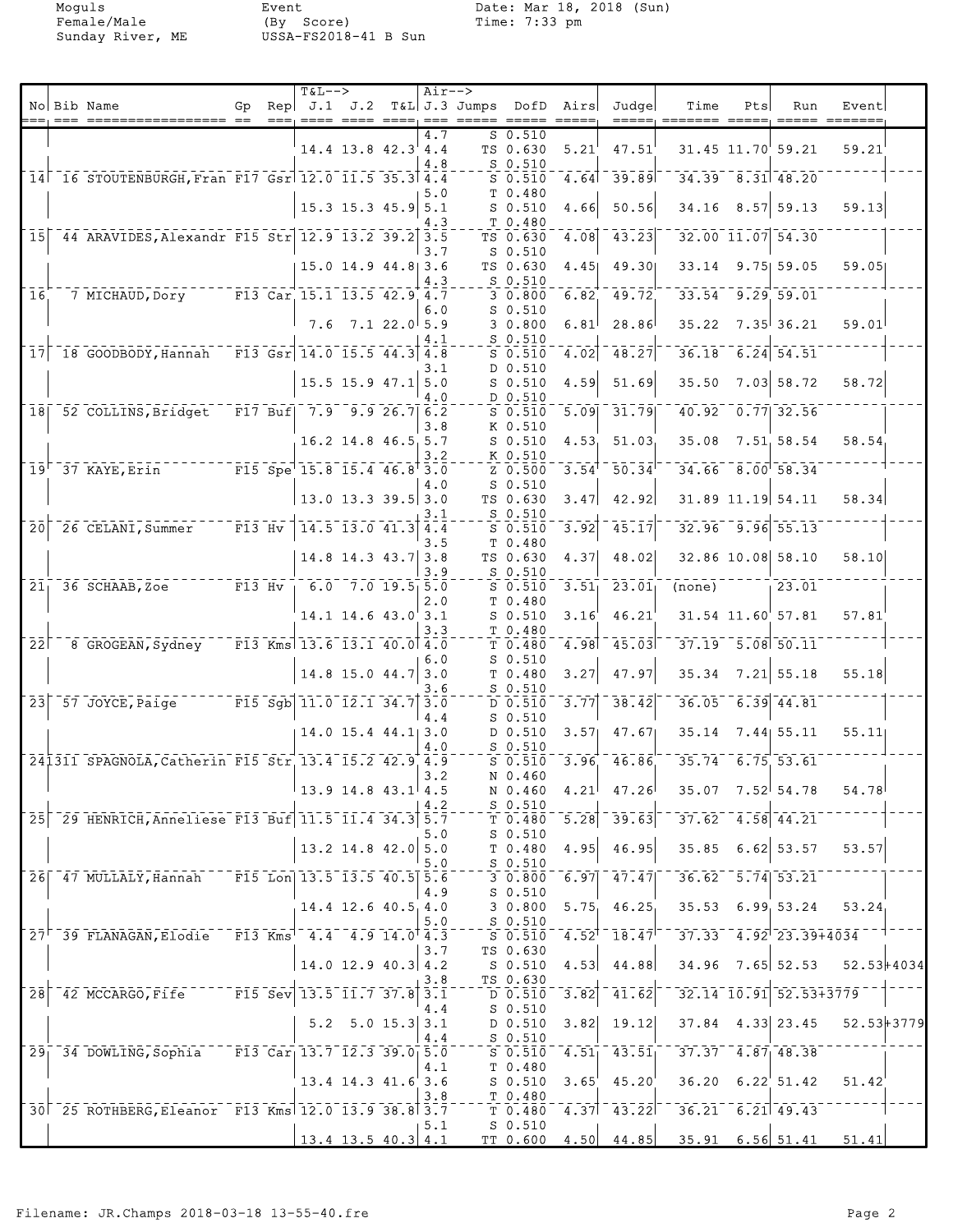|                 |                                                    |                                    |                      | <b>T&amp;L--&gt;</b>                                                                                |             |                              | $Air--$              |                         |                        |               |                                      |                                                                                     |     |                        |       |  |
|-----------------|----------------------------------------------------|------------------------------------|----------------------|-----------------------------------------------------------------------------------------------------|-------------|------------------------------|----------------------|-------------------------|------------------------|---------------|--------------------------------------|-------------------------------------------------------------------------------------|-----|------------------------|-------|--|
|                 | No Bib Name                                        | Gp                                 |                      | $\text{Rep}$ J.1 J.2                                                                                |             | ---- ---- ---                |                      | T&L J.3 Jumps DofD Airs |                        |               | Judge                                | Time                                                                                | Pts | Run<br>$=====$         | Event |  |
|                 |                                                    |                                    |                      |                                                                                                     |             |                              | 4.0                  |                         | $S_0.510$              |               |                                      |                                                                                     |     |                        |       |  |
|                 | 31 15 DESFOSSES, Jolie                             |                                    |                      | F13 Str 13.4 12.9 39.5 5.0                                                                          |             |                              |                      |                         | $5\overline{0.510}$    | $4.80^{T}$    | 44.25                                |                                                                                     |     | 35.94 6.52 50.77       |       |  |
|                 |                                                    |                                    |                      |                                                                                                     |             |                              | 4.7                  |                         | T 0.480                |               |                                      |                                                                                     |     |                        |       |  |
|                 |                                                    |                                    |                      | 6.8                                                                                                 |             | $5.3$ 18.1 $5.0$             | 6.1                  |                         | 30.800<br>$S_0.510$    | 7.11          | 25.26                                | 39.82                                                                               |     | $2.04$ $27.30$         | 50.77 |  |
| 32              | 14 EICHEL, Jordana                                 |                                    |                      | $\begin{bmatrix} 13 & 10n & 12 & 0 & 13 & 3 & 38 & 0 \end{bmatrix}$                                 |             |                              | 3.6                  |                         | T 0.480                | 3.45          | 41.40                                |                                                                                     |     | $38.67 - 3.37$ 44.77   |       |  |
|                 |                                                    |                                    |                      |                                                                                                     |             |                              | 3.4                  |                         | $S_0.510$              |               |                                      |                                                                                     |     |                        |       |  |
|                 |                                                    |                                    |                      |                                                                                                     |             | $13.1$ $13.7$ $40.2$ 3.3     |                      |                         | 30.800                 | 4.52          | 44.72                                | 36.42                                                                               |     | $5.97$ $50.69$         | 50.69 |  |
|                 | 33 55 SCHEID, Nora                                 |                                    |                      | F13 Str 12.1 13.4 38.3 3.4                                                                          |             |                              | 3.7                  |                         | $S$ 0.510<br>$S$ 0.510 | 3.89          | 42.14                                |                                                                                     |     | 36.10 6.34 48.48       |       |  |
|                 |                                                    |                                    |                      |                                                                                                     |             |                              | 3.6                  |                         | TT 0.600               |               |                                      |                                                                                     |     |                        |       |  |
|                 |                                                    |                                    |                      |                                                                                                     |             | $12.8$ 14.7 41.3 3.3         |                      |                         | $S$ 0.510              | 3.50          | 44.75                                | 36.86                                                                               |     | 5.46.50.21             | 50.21 |  |
|                 | $34^{\dagger}$ 22 ELLIOT, Madison                  |                                    |                      | $\overline{F17}$ Buf $\overline{6.4}$ $\overline{5.0}$ $\overline{17.1}$ $\overline{3.2}$           |             |                              | 3.8                  |                         | T 0.480<br>T 0.480     | 3.46          | 20.56                                | 44.59                                                                               |     | $\frac{1}{20.56}$      |       |  |
|                 |                                                    |                                    |                      |                                                                                                     |             |                              | 3.8                  |                         | $S$ 0.510              |               |                                      |                                                                                     |     |                        |       |  |
|                 |                                                    |                                    |                      |                                                                                                     |             | $14.6$ 13.3 $41.8$ 3.6       |                      |                         | K 0.510                | 3.87          | 45.72                                | 38.07                                                                               |     | $4.06$ 49.78           | 49.78 |  |
| 35 <sub>1</sub> | 4 CHIAPPINELLI, Ava F13 Str 11.5 13.0 36.8 5.5     |                                    |                      |                                                                                                     |             |                              | 4.O                  |                         | $S$ 0.510<br>$S$ 0.510 | 4.73          | 41.48                                | 36.35                                                                               |     | $6.05$ 47.53           |       |  |
|                 |                                                    |                                    |                      |                                                                                                     |             |                              | 3.8                  |                         | D 0.510                |               |                                      |                                                                                     |     |                        |       |  |
|                 |                                                    |                                    |                      |                                                                                                     |             | $11.8$ 13.7 38.3 4.7         |                      |                         | $S_0.510$              | 4.58          | 42.83                                | 35.82                                                                               |     | $6.66$ 49.49           | 49.49 |  |
|                 |                                                    |                                    |                      |                                                                                                     |             |                              | 4.3                  |                         | D 0.510                |               |                                      |                                                                                     |     |                        |       |  |
|                 | 36 62 VASILKO, Amelia                              |                                    |                      | $F17$ Sev, 11.5 12.4 35.8 3.7                                                                       |             |                              | 3.2                  |                         | K 0.510<br>$S_0.510$   | 3.51          | 39.36                                |                                                                                     |     | $39.41$ $2.52$ $41.88$ |       |  |
|                 |                                                    |                                    |                      |                                                                                                     |             | $13.7$ 13.3 40.5 3.8         |                      |                         | K 0.510                | 4.17          | 44.67                                | 38.65                                                                               |     | $3.39^{+}48.06$        | 48.06 |  |
|                 |                                                    |                                    |                      |                                                                                                     |             |                              | 4.4                  |                         | $S$ 0.510              |               |                                      |                                                                                     |     |                        |       |  |
|                 | 37 12 SKEELS, Ellie                                |                                    |                      | F13 Lon $12.0$ $12.2$ $36.3$ $4.0$                                                                  |             |                              |                      |                         | T 0.480                | 4.62          | 40.92                                | 36.07                                                                               |     | $6.37$ 47.29           |       |  |
|                 |                                                    |                                    |                      | 2.0                                                                                                 | 3.2         | 7.8                          | 5.3<br>$\cdot$ 1     |                         | $S_0.510$<br>30.800    | 1.91          | 9.71                                 | 45.18                                                                               |     | 9.71                   | 47.29 |  |
|                 |                                                    |                                    |                      |                                                                                                     |             |                              | 3.6                  |                         | $S_0.510$              |               |                                      |                                                                                     |     |                        |       |  |
| 38              | 3 COOPER, Miah                                     | $-- F15$ $Str$                     |                      | 9.0                                                                                                 |             | $8.2$ 25.8 4.0               |                      |                         | TS 0.630               | 3.54          | 29.34                                |                                                                                     |     | $35.34 - 7.21$ 36.55   |       |  |
|                 |                                                    |                                    |                      | 7.0                                                                                                 |             | 9.725.033.5                  | 2.0                  |                         | $S_0.510$<br>TS 0.630  | 4.24          | 29.29                                | 39.56                                                                               |     | $2.34 \, 31.63$        | 36.55 |  |
|                 |                                                    |                                    |                      |                                                                                                     |             |                              | 4.0                  |                         | S 0.510                |               |                                      |                                                                                     |     |                        |       |  |
|                 | 39 <sup>'</sup> 61 KRINEY, Alexa                   | $ \overline{F13}$ $\overline{Str}$ |                      |                                                                                                     |             | $8.8$ $8.2$ $25.5$ $4.0$     |                      |                         | $S$ 0.510              | 3.96'         | 29.46                                |                                                                                     |     | 37.37 4.87 34.33       |       |  |
|                 |                                                    |                                    |                      |                                                                                                     |             |                              | 4.0<br>dnf $2.2$     |                         | T 0.480<br>$S$ 0.510   | dnf           | 1.12                                 | (none)                                                                              |     | dnf                    | 34.33 |  |
|                 |                                                    |                                    |                      |                                                                                                     |             |                              |                      |                         |                        |               |                                      |                                                                                     |     |                        |       |  |
| 40              | 51 SPAGNOLA, Olivia                                |                                    | $\overline{F17}$ Str | $3.9 -$                                                                                             |             | $4.7$ 12.9 6.1               |                      |                         | $S$ 0.510              | 5.15          | 18.05                                |                                                                                     |     | $33.86$ $8.92$ $26.97$ |       |  |
|                 |                                                    |                                    |                      | 0.1                                                                                                 | 0.1         |                              | 4.0<br>0.36.0        |                         | D 0.510<br>$S$ 0.510   | 3.11          | 3.41                                 | 49.69                                                                               |     | 3.41                   | 26.97 |  |
|                 |                                                    |                                    |                      |                                                                                                     |             |                              | . 1                  |                         | D 0.510                |               |                                      |                                                                                     |     |                        |       |  |
|                 | 41 41 MACGREGOR, Sasha                             |                                    | $F15$ Hol            |                                                                                                     | $0.1 \ 0.1$ |                              | $\overline{0.3}$ 6.4 |                         | $K$ 0.510              | 4.79          | 3.09                                 | (none)                                                                              |     | 5.09                   |       |  |
|                 |                                                    |                                    |                      |                                                                                                     |             |                              | 3.0                  |                         | D 0.510                |               |                                      |                                                                                     |     |                        | 5.09  |  |
|                 |                                                    |                                    |                      | dns                                                                                                 | dns         | dns                          |                      |                         |                        | dns           | dns                                  |                                                                                     |     | dns                    |       |  |
|                 |                                                    |                                    |                      |                                                                                                     |             |                              |                      |                         |                        |               |                                      |                                                                                     |     |                        |       |  |
|                 | 1 95 HAMILTON, William M15 Hv   17.4 17.1 51.8 6.6 |                                    |                      |                                                                                                     |             |                              |                      |                         | 3 0.700<br>3p 0.730    | $\sqrt{8.34}$ | 60.09                                | $25.36$ $15.89$ 75.98                                                               |     |                        |       |  |
|                 |                                                    |                                    |                      |                                                                                                     |             | $15.5$ $15.7$ $46.8$ $5.8$   | 5.1                  |                         | 3 0.700                | 6.03          | 52.83                                |                                                                                     |     | 24.10 17.49 70.32      | 75.98 |  |
|                 |                                                    |                                    |                      |                                                                                                     |             |                              | 2.7                  |                         | 3p 0.730               |               |                                      |                                                                                     |     |                        |       |  |
|                 | $\overline{2}$ 100 DAMORE, Trae                    |                                    |                      | $\overline{M13 \text{ Kms}}$ $\overline{17.2}$ $\overline{16.6}$ $\overline{50.7}$ $\overline{5.2}$ |             |                              |                      |                         | 30.700                 |               |                                      | $-3.64$ <sup>1</sup> $-54.34$ <sup>1-</sup> $-27.39$ $-13.32$ <sup>1</sup> $-67.66$ |     |                        |       |  |
|                 |                                                    |                                    |                      |                                                                                                     |             | $17.8$ 17.7 53.3 4.4         | $\cdot$ 0            |                         | TS 0.530               | 5.55          | 58.80                                | $25.43$ 15.81 74.61                                                                 |     |                        | 74.61 |  |
|                 |                                                    |                                    |                      |                                                                                                     |             |                              | 4.6                  |                         | $-30.700$              |               |                                      |                                                                                     |     |                        |       |  |
|                 | 75 DOLAN, Lance M15 Car 17.2 17.7 52.3 4.2         |                                    |                      |                                                                                                     |             |                              |                      |                         | 30.700                 | 4.94          | $\overline{57.29}$                   | $728.45$ $11.98$ 69.27                                                              |     |                        |       |  |
|                 |                                                    |                                    |                      |                                                                                                     |             | $18.2$ 17.9 54.1 5.2         | 4.9                  |                         | $S_0.410$<br>3 0.700   | 5.91          | 60.06                                | 27.42 13.29 73.35                                                                   |     |                        | 73.35 |  |
|                 |                                                    |                                    |                      |                                                                                                     |             |                              | 4.3                  |                         | TS 0.530               |               |                                      |                                                                                     |     |                        |       |  |
|                 | $4_1$ 116 WEILER, Luke $15.5$ 15.5 15.9 47.1 6.0   |                                    |                      |                                                                                                     |             |                              |                      |                         | 3 0.700                |               | $\overline{8.72}$ $\overline{55.82}$ | $-24.13$ $17.45$ $73.27$                                                            |     |                        |       |  |
|                 |                                                    |                                    |                      |                                                                                                     |             | 14.1 15.0 $43.7^{\circ}$ 5.8 | 6.2                  |                         | 3p 0.730<br>3 0.700    | 6.25          | 49.90                                | $25.66$ $15.51$ $65.41$                                                             |     |                        | 73.27 |  |
|                 |                                                    |                                    |                      |                                                                                                     |             |                              | 3.0                  |                         | 3p 0.730               |               |                                      |                                                                                     |     |                        |       |  |
|                 | 5 142 ALVA, Luke 7777 M13 Bm 117.7 16.8 51.8 5.8   |                                    |                      |                                                                                                     |             |                              |                      |                         | 3 0.700                |               | $\sqrt{8.21}$ $\sqrt{59.96}$         | $728.48$ $\overline{11.94}$ $\overline{71.90}$                                      |     |                        |       |  |
|                 |                                                    |                                    |                      |                                                                                                     |             | $8.4$ 5.0 20.1 5.2           | 5.0                  |                         | 3G 0.830<br>3 0.700    | 5.05          | 25.15                                |                                                                                     |     | 32.53 6.82 31.97       | 71.90 |  |
|                 |                                                    |                                    |                      |                                                                                                     |             |                              | 1.7                  |                         | 3G 0.830               |               |                                      |                                                                                     |     |                        |       |  |
|                 | $6$ 120 SWANK, J. Colton                           |                                    |                      | $\sqrt{15}$ Sev 15.6 14.6 45.3 5.9                                                                  |             |                              |                      |                         | 3G 0.830               | $\sqrt{8.39}$ | $-53.69$                             | $727.13$ $13.65$ $67.34$                                                            |     |                        |       |  |
|                 |                                                    |                                    |                      | $15.6$ 16.5 48.2 6.6                                                                                |             |                              | 5.0                  |                         | 3 0.700<br>3G 0.830    |               |                                      | 9.19 $57.34$ 26.52 14.43 71.77                                                      |     |                        | 71.77 |  |
|                 |                                                    |                                    |                      |                                                                                                     |             |                              | 5.1                  |                         | 3p 0.730               |               |                                      |                                                                                     |     |                        |       |  |
|                 |                                                    |                                    |                      |                                                                                                     |             |                              |                      |                         |                        |               |                                      |                                                                                     |     |                        |       |  |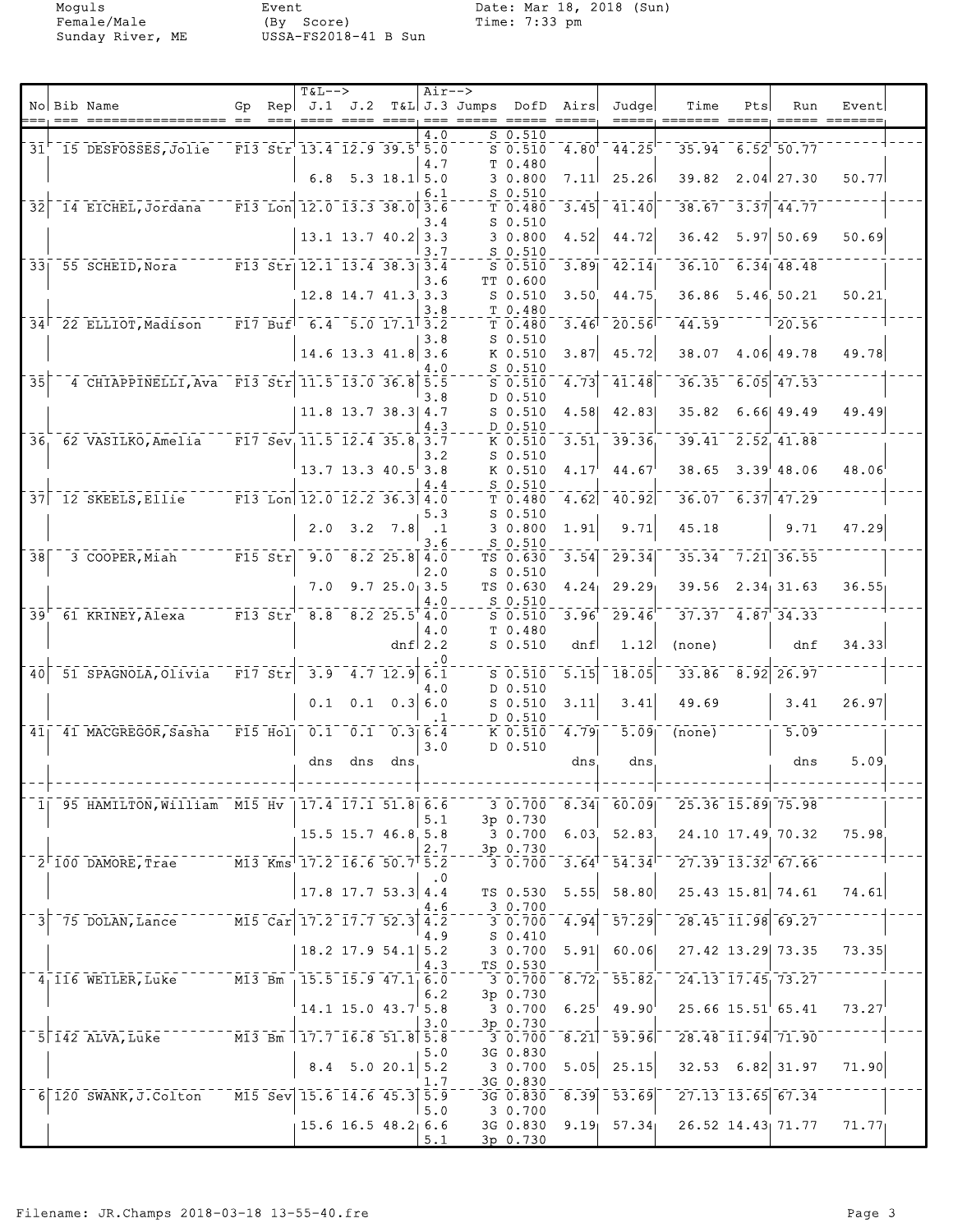|                            | No Bib Name                                                         | Gp |                                    | $T&L-->$<br>Rep $J.1$ $J.2$                                                                              |                                 | $Air--$    | T&L J.3 Jumps DofD Airs |                                   |                 | Judge                                                    | Time                                                    | Pts | Run                     | Event |  |
|----------------------------|---------------------------------------------------------------------|----|------------------------------------|----------------------------------------------------------------------------------------------------------|---------------------------------|------------|-------------------------|-----------------------------------|-----------------|----------------------------------------------------------|---------------------------------------------------------|-----|-------------------------|-------|--|
|                            | 124 OECHSNER, Max                                                   |    | $M15$ Nys                          |                                                                                                          | $15.8$ 15.4 46.8                | 6.4        |                         | 3 0.700                           | $=====$<br>6.22 | 53.02                                                    | 28.24 12.25                                             |     | 65.27                   |       |  |
|                            |                                                                     |    |                                    |                                                                                                          | $17.6$ 16.8 51.6 4.3            | 3.3        |                         | TS 0.530<br>3 0.700               | 4.97            | 56.57                                                    |                                                         |     | 25.92 15.18 71.75       | 71.75 |  |
|                            |                                                                     |    |                                    |                                                                                                          |                                 | 3.7        |                         | TS 0.530                          |                 |                                                          |                                                         |     |                         |       |  |
|                            | $8_{1}$ 200 CROTTY, Brandon M15 Hmt <sub>1</sub> 17.9 16.8 52.1 6.3 |    |                                    |                                                                                                          |                                 | 4.3        |                         | 30.700<br>$S_0.410$               | 6.17            | $\overline{58.22}$                                       | 27.66 12.98 71.20                                       |     |                         |       |  |
|                            |                                                                     |    |                                    |                                                                                                          | $17.1$ $17.2$ $51.4$ $5.7$      | 5.3        |                         | 3 0.700<br>$S_0.410$              | 6.16'           | 57.61                                                    |                                                         |     | $26.85$ 14.01 71.62     | 71.62 |  |
|                            | 9 88 LITTLEFIELD, Chase M13 Car 17.3 15.7 49.5 5.0                  |    |                                    |                                                                                                          |                                 |            |                         | 3 0.700                           | 5.38            | 54.88                                                    | $27.16$ $13.62$ 68.50                                   |     |                         |       |  |
|                            |                                                                     |    |                                    |                                                                                                          | 6.6 8.2 22.2 4.9                | 4.6<br>4.9 |                         | $S_0.410$<br>3 0.700<br>$S_0.410$ | 5.43            | 27.63                                                    | 55.66                                                   |     | 27.63                   | 68.50 |  |
| 10 <sub>1</sub>            | 92 MCKENZIE, Myles                                                  |    |                                    | $\sqrt{15}$ Car 15.5 13.9 44.1 5.8                                                                       |                                 | 4.6        |                         | 3 0.700<br>TS 0.530               | 6.49            | 50.59                                                    |                                                         |     | $24.93$ $16.44$ 67.03   |       |  |
|                            |                                                                     |    |                                    |                                                                                                          | $4.2 \quad 6.7$ 16.4 6.6        | . 0        |                         | 3 0.700                           | 4.62            | 20.97                                                    | 54.91                                                   |     | 20.97                   | 67.03 |  |
|                            | 11 117 BULGER, Matthew                                              |    |                                    | $\overline{M15}$ Spe, 14.7 15.8 45.8 6.8                                                                 |                                 |            |                         | 30.700<br>TTT 0.610               | 7.99            | $\overline{53.74}$                                       | $27.50$ $13.18$ 66.92                                   |     |                         |       |  |
|                            |                                                                     |    |                                    |                                                                                                          | $11.2 \quad 8.4 \quad 29.4$ 5.2 | 5.3        |                         | 3 0.700                           | 4.51            | 33.91                                                    | 29.81 10.26 44.17                                       |     |                         | 66.92 |  |
| 12                         | $-90$ EGAN, Jack                                                    |    |                                    | $\overline{M13}$ $\overline{Car}$ $\overline{17.3}$ $\overline{16.2}$ $\overline{50.3}$ $\overline{6.2}$ |                                 | 1.2        |                         | 3p 0.730<br>$3\overline{0.700}$   |                 | $6.43$ $56.68$                                           | $\overline{30.48}$ $\overline{9.41}$ $\overline{66.09}$ |     |                         |       |  |
|                            |                                                                     |    |                                    |                                                                                                          | $15.9$ 14.6 45.8 4.4            | 5.1        |                         | $S_0.410$<br>3 0.700              | 5.20            | 50.95                                                    |                                                         |     | 29.97 10.06 61.01       | 66.09 |  |
|                            | $13$   123 CLAUS, Jacob $M15$ Bm                                    |    |                                    | $15.2$ $15.6$ $46.2$ $5.1$                                                                               |                                 | 4.0        |                         | TS 0.530<br>30.700                |                 | $\overline{5.90}$ $\overline{52.10}$                     | $26.87$ 13.98 66.08                                     |     |                         |       |  |
|                            |                                                                     |    |                                    |                                                                                                          | $11.8$ 12.2 36.0 4.4            | 4.4        |                         | TS 0.530<br>30.700                | 5.25            | 41.25                                                    |                                                         |     | 27.47 13.22 54.47       | 66.08 |  |
| 14'                        | 78 CHRISTIAN, James                                                 |    |                                    | $M15$ Wva <sup>1</sup> 5.0 3.4 12.6 <sup>+</sup> .5                                                      |                                 | 4.1        |                         | TS 0.530<br>3 0.700               | 1.58            | 14.18                                                    | 53.77                                                   |     | 14.18                   |       |  |
|                            |                                                                     |    |                                    |                                                                                                          | $16.7$ 15.9 48.9 4.6            | 3.0        |                         | $S_0.410$<br>3 0.700              | 5.55            | 54.45                                                    |                                                         |     | 28.97 11.32 65.77       | 65.77 |  |
| $\overline{15}$            | $-69$ COOPER, Reed $-$                                              |    |                                    | M15 Str 14.8 15.1 44.8 6.1                                                                               |                                 | 4.4        |                         | TS 0.530<br>3 0.700               | 6.86            | $\frac{1}{51}.71$                                        |                                                         |     | $30.88$ $8.91$ 60.62    |       |  |
|                            |                                                                     |    |                                    |                                                                                                          | $15.7$ 16.4 48.1 4.6            | 4.9        |                         | TS 0.530<br>30.700                | 6.02            | 54.17                                                    |                                                         |     | 29.34 10.86 65.03       | 65.03 |  |
|                            | 16 149 HILGERT, Tyler                                               |    |                                    | $\overline{M13}$ Msn <sub>1</sub> 16.1 15.6 47.6 4.7                                                     |                                 | 5.3        |                         | TS 0.530<br>3 0.700               | 5.79            | $\overline{53.34}$                                       | $28.80$ $11.54$ 64.88                                   |     |                         |       |  |
|                            |                                                                     |    |                                    |                                                                                                          | $9.4$ $8.6$ $27.0$ 1.0          | 6.1        |                         | $S_0.410$<br>3 0.700              | 3.36            | 30.36                                                    |                                                         |     | $36.07$ $2.34$ $32.70$  | 64.88 |  |
|                            |                                                                     |    |                                    |                                                                                                          |                                 | 6.5        |                         | $S_0.410$                         |                 |                                                          |                                                         |     |                         |       |  |
|                            | $17$ <sup><math>T</math></sup> $141$ OXLEY, Evan                    |    |                                    | $\overline{117}$ Bm $\overline{16.0}$ 14.8 46.2 4.1                                                      |                                 | 5.0        |                         | $TS$ $0.530$<br>D 0.410           | 4.22            | $\overline{50.42}$                                       | $26.65$ $14.26$ $64.68$                                 |     |                         |       |  |
|                            |                                                                     |    |                                    |                                                                                                          | 6.6 5.3 17.8 3.2                | 3.3        |                         | 30.700<br>$S_0.410$               | 3.59            | 21.44                                                    |                                                         |     | 29.10 11.16 32.60       | 64.68 |  |
|                            | $\overline{18}$ $\overline{77}$ BOYLE, Wyatt                        |    |                                    | $\overline{M13}$ Str 15.5 15.1 45.9 4.0                                                                  |                                 | 4.1        |                         | 3p 0.730<br>30.700                |                 | $\overline{5.79}$ $\overline{51.69}$                     |                                                         |     | $28.65$ $11.73$ $63.42$ |       |  |
|                            |                                                                     |    |                                    |                                                                                                          | $15.2$ $15.2$ $45.6$ $4.7$      | 4.5        |                         | 3p 0.730<br>30.700                | 6.58            | 52.18                                                    |                                                         |     | 28.77 11.58 63.76       | 63.76 |  |
|                            | 19, 98 GRUELLE, Winston                                             |    |                                    | M15 Car, 15.0 15.2 45.3 4.4                                                                              |                                 |            |                         | T 0.380                           | 4.61            | 49.91                                                    | $30.72 - 9.11, 59.02$                                   |     |                         |       |  |
|                            |                                                                     |    |                                    |                                                                                                          | $17.0$ 15.5 48.8 4.9            | 4.2        |                         | 30.700<br>$S_0.410$               | 4.87            | 53.62                                                    | $30.28$ 9.67 63.29                                      |     |                         | 63.29 |  |
|                            | $20 110$ SLAVICH, Jake                                              |    |                                    | $\overline{M13}$ Kms 15.7 16.4 48.1 3.7                                                                  |                                 | 4.1        |                         | 3 0.700<br>30.700                 |                 | $\sqrt{4.92}$ $\sqrt{53.07}$                             | $30.05 - 9.96$ 63.03                                    |     |                         |       |  |
|                            |                                                                     |    |                                    |                                                                                                          | $14.4$ 15.6 45.0 3.9            | 4.4        |                         | ST 0.530<br>3 0.700               | 4.90            | 49.90                                                    |                                                         |     | 28.50 11.92 61.82       | 63.03 |  |
|                            | 21 119 JAMIESON, Ryan                                               |    |                                    | $\overline{M13}$ Kms 15.4 16.2 47.4 4.0                                                                  |                                 | 4.1        |                         | ST 0.530<br>3 0.700               | 5.86            | $\overline{53.26}$                                       |                                                         |     | $30.83 - 8.97$ 62.23    |       |  |
|                            |                                                                     |    |                                    |                                                                                                          | $7.5$ 8.0 23.3 5.0              | 4.2        |                         | 3p 0.730<br>3 0.700               |                 | $7.29$ 30.54                                             |                                                         |     | $36.93$ $1.25$ 31.79    | 62.23 |  |
|                            | 22 70 CHIAPPINELLI, Jaso M15 Str 15.5 15.0 45.8 4.7                 |    |                                    |                                                                                                          |                                 | 5.2        |                         | 3p 0.730<br>3 0.700               |                 | $\overline{5.51}^{\dagger}$ $\overline{51.26}^{\dagger}$ | $729.37$ $10.82$ $62.08$                                |     |                         |       |  |
|                            |                                                                     |    |                                    | 6.4                                                                                                      | $6.0$ 18.6 4.0                  | 4.2        |                         | TS 0.530<br>3 0.700               | 4.54            | 23.14                                                    | 29.92 10.12 33.26                                       |     |                         | 62.08 |  |
| $\overline{2}\overline{3}$ | 89 DARNLEY, Caleb                                                   |    | $^{-}$ $^{-}$ M17 $^{-}$ Hv $^{-}$ | $13.9$ $13.9$ $41.7$ $5.3$                                                                               |                                 | 3.3        |                         | TS 0.530<br>TT 0.500              | 4.98            | 46.68                                                    | $27.83$ $12.77$ 59.45                                   |     |                         |       |  |
|                            |                                                                     |    |                                    |                                                                                                          | $14.4$ 15.3 44.6 5.0            | 4.4        |                         | TS 0.530<br>TT 0.500              | 4.72            | 49.27                                                    |                                                         |     | 27.87 12.72 61.99       | 61.99 |  |
|                            |                                                                     |    |                                    |                                                                                                          |                                 | 4.2        |                         | ST 0.530                          |                 |                                                          |                                                         |     |                         |       |  |
|                            | 24 129 BAVARO, Gaetano To M13 Wva 15.1 15.8 46.3 3.8                |    |                                    |                                                                                                          |                                 | 3.7        |                         | 3 0.700<br>TT 0.500               |                 |                                                          | $4.51$   $50.86$   $31.71$ $7.86$   $58.72$             |     |                         |       |  |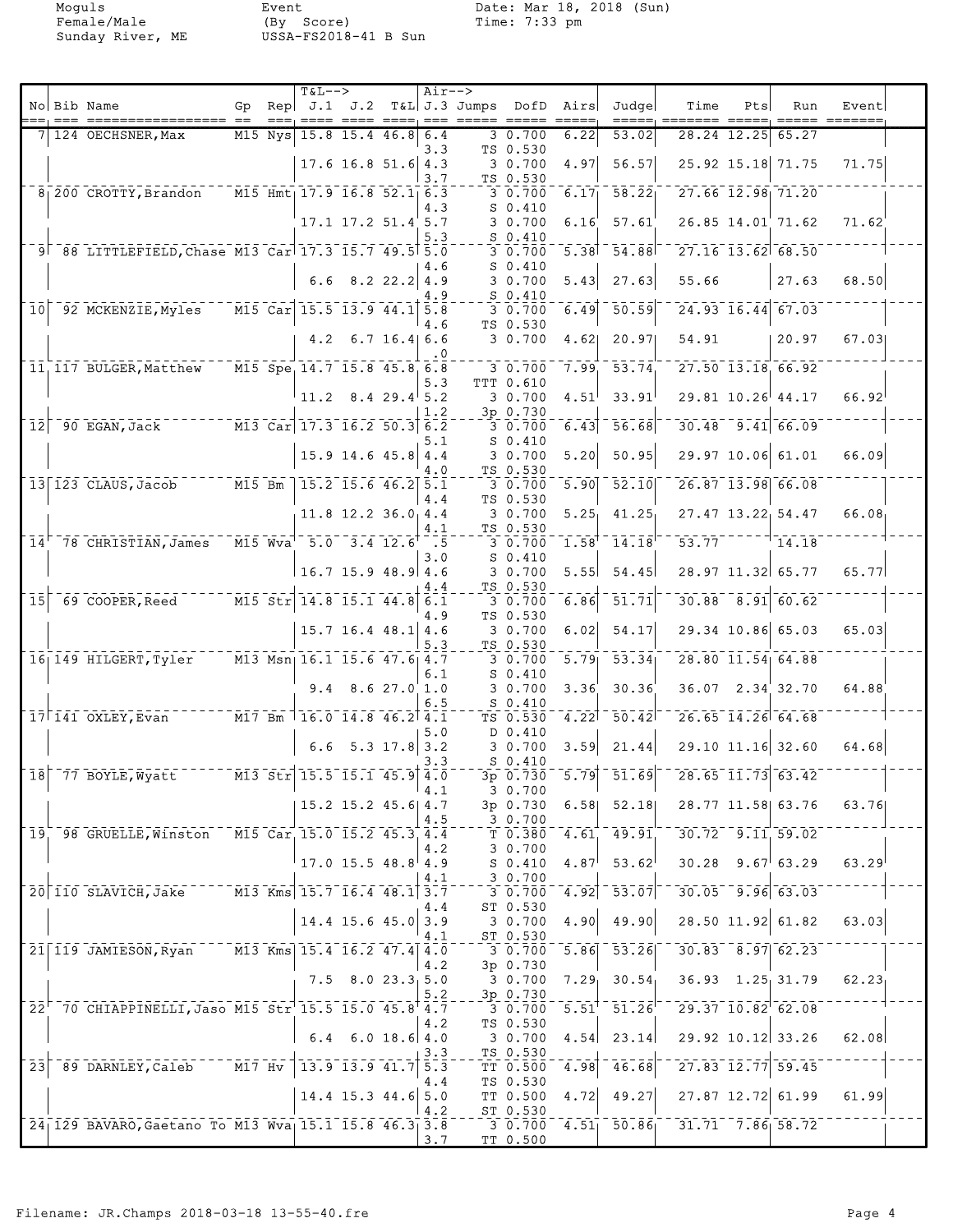|                 |                                                      |          |                      | $T&L-->$                                                                                    |                            |                | $Air--$    |                         |                                             |                     |                  |                                                                                                             |      |                          |                                  |  |
|-----------------|------------------------------------------------------|----------|----------------------|---------------------------------------------------------------------------------------------|----------------------------|----------------|------------|-------------------------|---------------------------------------------|---------------------|------------------|-------------------------------------------------------------------------------------------------------------|------|--------------------------|----------------------------------|--|
|                 | No Bib Name                                          | Gp       |                      | $\text{Rep}$ J.1 J.2<br>$==$ $==$                                                           |                            |                | $==$       | T&L J.3 Jumps DofD Airs |                                             |                     | Judge            | Time                                                                                                        | Pts  | Run<br>$=====$           | Event<br>$=$ $=$ $=$ $=$ $=$ $=$ |  |
|                 |                                                      |          |                      |                                                                                             | 16.0 15.7 47.5             |                | 4.7        |                         | 3 0.700                                     | 5.70                | 53.25            | 31.07                                                                                                       | 8.67 | 61.92                    | 61.92                            |  |
|                 |                                                      |          |                      |                                                                                             |                            |                | 5.9        |                         | $S_0.410$                                   |                     |                  |                                                                                                             |      |                          |                                  |  |
|                 | 25 147 SOCHA, Bennett                                | $M13$ Hv |                      |                                                                                             | $14.2$ $14.3$ $42.8$ $4.4$ |                | 5.2        |                         | $D$ 0.410<br>$S_0.410$                      | $\overline{3.93}$   | 46.68            |                                                                                                             |      | 27.07 13.73 60.41        |                                  |  |
|                 |                                                      |          |                      | 6.4                                                                                         |                            | 7.020.114.6    |            |                         | D 0.410                                     | 1.88 <sub>1</sub>   | 21.98            | 52.65                                                                                                       |      | 21.98                    | 60.41                            |  |
|                 |                                                      |          |                      |                                                                                             |                            |                | . 0        |                         |                                             |                     |                  |                                                                                                             |      |                          |                                  |  |
|                 | 26 103 MARAVELL, Dante                               |          |                      | M13 Gsr 15.4 15.4 46.2 4.1                                                                  |                            |                | 4.0        |                         | 30.700<br>TS 0.530                          | 4.99                | 51.19            |                                                                                                             |      | $31.28$ $8.40$ 59.59     |                                  |  |
|                 |                                                      |          |                      | 6.9                                                                                         |                            | 7.121.04.9     |            |                         | 3 0.700                                     | 4.89                | 25.89            | 51.39                                                                                                       |      | 25.89                    | 59.59                            |  |
| 27              | 94 BALL, Colden                                      |          |                      | $\overline{M17}$ Buf $16.5$ $\overline{16.6}$ 49.7                                          |                            |                | 2.0<br>3.8 |                         | 3p 0.730<br>TS 0.530                        | 3.60                | 53.25            |                                                                                                             |      | $33.10$ 6.10 59.35       |                                  |  |
|                 |                                                      |          |                      |                                                                                             |                            |                | 3.9        |                         | $S_0.410$                                   |                     |                  |                                                                                                             |      |                          |                                  |  |
|                 |                                                      |          |                      |                                                                                             | $2.3$ 1.3 5.4 3.1          |                |            |                         | TS 0.530                                    | 3.19                | 8.59             | (none)                                                                                                      |      | 8.59                     | 59.35                            |  |
|                 | 28 65 MARLEY, Christophe M17 Bm   14.0 14.7 43.0 3.9 |          |                      |                                                                                             |                            |                | 3.8        |                         | $S_0.410$<br>3 0.700                        | 4.85                | 47.90            |                                                                                                             |      | $29.18$ $11.06$ 58.96    |                                  |  |
|                 |                                                      |          |                      |                                                                                             |                            |                | 4.0        |                         | TS 0.530                                    |                     |                  |                                                                                                             |      |                          |                                  |  |
|                 |                                                      |          |                      |                                                                                             | 13.6 12.8 39.6 4.1         |                |            |                         | 3 0.700                                     | 4.67.               | 44.27            |                                                                                                             |      | 30.54 9.34 53.61         | 58.96                            |  |
|                 | 29 105 ROBINSON, Jaden                               |          |                      | $\overline{M15}$ Bm $\overline{114.5}$ $\overline{13.8}$ $\overline{42.5}$ $\overline{4.6}$ |                            |                | 4.4        |                         | K 0.410<br>3 0.700                          | $5.68$ <sup>T</sup> | $\bar{48.13}$    |                                                                                                             |      | $-30.35 - 9.58$ $-57.71$ |                                  |  |
|                 |                                                      |          |                      |                                                                                             |                            |                | 6.0        |                         | $S_0.410$                                   |                     |                  |                                                                                                             |      |                          |                                  |  |
|                 |                                                      |          |                      |                                                                                             | $7.1$ 5.6 19.0 3.3         |                |            |                         | 3 0.700                                     | 3.99                | 23.04            | 40.89                                                                                                       |      | 23.04                    | 57.71                            |  |
| $\overline{30}$ | 84 BARRETT, Oliver                                   |          |                      | $\overline{M13}$ Gsr 14.8 15.2 45.0 4.4                                                     |                            |                | 4.1        |                         | $S_0.410$<br>T 0.380                        | 4.75                | 49.75            |                                                                                                             |      | $33.17 - 6.01$ 55.76     |                                  |  |
|                 |                                                      |          |                      |                                                                                             |                            |                | 4.4        |                         | 3 0.700                                     |                     |                  |                                                                                                             |      |                          |                                  |  |
|                 |                                                      |          |                      |                                                                                             | $14.3$ 14.9 43.8 4.2       |                | 3.5        |                         | 3 0.700<br>TS 0.530                         | 4.79                | 48.59            |                                                                                                             |      | $31.21$ $8.49$ 57.08     | 57.08                            |  |
|                 | $31_1$ 127 JONES, Durham                             |          |                      | M13 Spe 14.0 13.5 41.3 4.2                                                                  |                            |                |            |                         | 3p 0.730                                    | $5.30_1$            | 46.55            |                                                                                                             |      | 29.76 10.32 56.87        |                                  |  |
|                 |                                                      |          |                      |                                                                                             |                            |                | 5.9        |                         | T 0.380                                     |                     |                  |                                                                                                             |      |                          |                                  |  |
|                 |                                                      |          |                      |                                                                                             | $6.1$ 7.5 20.4 4.1         |                | 3.8        |                         | 3p 0.730<br>3 0.700                         | 5.65'               | 26.05            | 48.80                                                                                                       |      | 26.05                    | 56.87                            |  |
|                 | 32 82 STEVENSON, Ryan                                |          |                      | M15 Str 14.2 15.3 44.3 4.2                                                                  |                            |                |            |                         | 3 0.700                                     | 4.58                | 48.83            |                                                                                                             |      | $31.70 - 7.87$ 56.70     |                                  |  |
|                 |                                                      |          |                      |                                                                                             | $14.8$ 14.5 44.0 3.8       |                | 4.0        |                         | $S_0.410$<br>3 0.700                        | 4.30                | 48.25            | 32.29                                                                                                       |      | $7.12$ 55.37             | 56.70                            |  |
|                 |                                                      |          |                      |                                                                                             |                            |                | 4.0        |                         | $S_0.410$                                   |                     |                  |                                                                                                             |      |                          |                                  |  |
|                 | 33 143 NORTH, Caleb                                  |          | $M15$ Spe            |                                                                                             | $9.8$ $8.3$ $27.2$ $4.2$   |                |            |                         | TS 0.530                                    | 4.50                | 31.65            |                                                                                                             |      | $31.92 - 7.59$ 39.24     |                                  |  |
|                 |                                                      |          |                      |                                                                                             | $14.1$ 13.8 $41.8$ 3.8     |                | 6.0        |                         | T 0.380<br>TT 0.500                         | 4.02 <sub>1</sub>   | 45.87            |                                                                                                             |      | 29.60 10.53 56.40        | 56.40                            |  |
|                 |                                                      |          |                      |                                                                                             |                            |                | 4.0        |                         | TS 0.530                                    |                     |                  |                                                                                                             |      |                          |                                  |  |
|                 | 34 159 COURTNEY, Ryan                                |          |                      | M15 Buf 14.1 15.2 43.9 3.7                                                                  |                            |                | 3.9        |                         | TT 0.500<br>$S_0.410$                       | 3.44                | 47.39            |                                                                                                             |      | $30.83$ $8.97$ 56.36     |                                  |  |
|                 |                                                      |          |                      | 9.2                                                                                         |                            | $9.2$ 27.6 3.6 |            |                         | TT 0.500                                    | 2.62                | 30.22            | 36.60                                                                                                       |      | $1.67$ 31.89             | 56.36                            |  |
|                 | 35 148 MANGANO, Michael                              |          | $\overline{M15}$ Buf |                                                                                             | $-9.5 - 10.2 - 29.5$ 4.7   |                | 2.0        |                         | $S_0.410$                                   |                     | 32.43            |                                                                                                             |      | $29.75$ $10.34$ $42.77$  |                                  |  |
|                 |                                                      |          |                      |                                                                                             |                            |                | 2.7        |                         | T 0.380<br>$S_0.410$                        | 2.88                |                  |                                                                                                             |      |                          |                                  |  |
|                 |                                                      |          |                      |                                                                                             | $16.0$ 14.0 45.0 4.0       |                |            |                         | T 0.380                                     | 2.96                | 47.96            | 31.31                                                                                                       |      | 8.36 56.32               | 56.32                            |  |
|                 | 36 68 DULKA, Rowen M15 Nys 9.9 10.0 29.8 4.0         |          |                      |                                                                                             |                            |                | 4.0        |                         | N 0.360                                     |                     |                  | $\overline{3}$ 0.700 2.80 32.65 26.83 14.03 46.68                                                           |      |                          |                                  |  |
|                 |                                                      |          |                      |                                                                                             |                            |                | $\cdot$ 0  |                         |                                             |                     |                  |                                                                                                             |      |                          |                                  |  |
|                 |                                                      |          |                      |                                                                                             | 12.8 12.0 37.2 4.4         |                | 4.1        |                         | 3p 0.730                                    |                     | $4.89$ $42.09$   |                                                                                                             |      | 26.74 14.15 56.24        | 56.24                            |  |
|                 | 37 87 ROWAN, Reed M15 Kms 15.9 15.0 46.3 4.7         |          |                      |                                                                                             |                            |                |            |                         | $S_0.410$<br>T0.380                         |                     |                  | $-3.42$ <sup>1</sup> $-49.77$ <sup>1 -</sup> $-33.21$ $-5.96$ 55.73                                         |      |                          |                                  |  |
|                 |                                                      |          |                      |                                                                                             |                            |                | 4.0        |                         | $S_0.410$                                   |                     |                  |                                                                                                             |      |                          |                                  |  |
|                 |                                                      |          |                      |                                                                                             | $12.9$ 13.5 39.6 5.0       |                | 4.3        |                         | $T$ 0.380<br>$S_{0.410}$                    |                     | $3.66$ 43.26     | $32.54$ 6.81 50.07                                                                                          |      |                          | 55.73                            |  |
|                 | 38 144 KRINEY, Jacob ----- M15 Str 6.7 8.0 22.0 4.0  |          |                      |                                                                                             |                            |                |            |                         | $TS$ $0.530$                                | 4.24                |                  | $26.29$ <sup>--</sup> 35.80 <sup>--</sup> 2.68 <sup>-28.97</sup>                                            |      |                          |                                  |  |
|                 |                                                      |          |                      |                                                                                             | $14.5$ 14.8 44.0 3.9       |                | 5.6        |                         | T 0.380<br>TS 0.530                         |                     | $3.96$ 47.91     | 32.09 7.37 55.28                                                                                            |      |                          | 55.28                            |  |
|                 |                                                      |          |                      |                                                                                             |                            |                | 5.0        |                         | T 0.380                                     |                     |                  |                                                                                                             |      |                          |                                  |  |
|                 | 39 153 ROPER, Colin M15 Wva 10.0 10.2 30.3 4.1       |          |                      |                                                                                             |                            |                |            |                         | $-30.700$                                   |                     | $4.34 - 34.64$   | $-35.26 - 3.36 - 38.00$                                                                                     |      |                          |                                  |  |
|                 |                                                      |          |                      |                                                                                             | $14.4$ 14.3 $43.1$ 4.6     |                | 3.6        |                         | $S_0.410$<br>3 0.700                        |                     | $4.86'$ $47.91'$ | $33.53$ $5.55$ $53.46$                                                                                      |      |                          | 53.46                            |  |
|                 |                                                      |          |                      |                                                                                             |                            |                | 4.0        |                         | $S_0.410$                                   |                     |                  |                                                                                                             |      |                          |                                  |  |
|                 | 40 73 BALLARD, Owen M13 Gsr 13.7 13.3 40.5 4.9       |          |                      |                                                                                             |                            |                |            |                         | S 0.410<br>TS 0.530                         |                     |                  | $-3.96$ $-44.46$ $-33.00$ $-6.22$ 50.68                                                                     |      |                          |                                  |  |
|                 |                                                      |          |                      |                                                                                             | $14.5$ 15.3 44.7 4.0       |                | 3.7        |                         | T 0.380                                     | 2.95                | 47.65            |                                                                                                             |      | $33.56$ $5.51$ $53.16$   | 53.16                            |  |
|                 |                                                      |          |                      |                                                                                             |                            |                | 3.5        |                         | $S_0.410$                                   |                     |                  |                                                                                                             |      |                          |                                  |  |
|                 | $41$ 128 TYLER, Robert M15 Bm 13.7 14.3 42.0 3.8     |          |                      |                                                                                             |                            |                | 4.1        |                         | $-\frac{1}{K}$ $\frac{1}{0.410}$<br>T 0.380 |                     |                  | $\overline{3.10}$ $\overline{45.10}$ $\overline{0}$ $\overline{31.65}$ $\overline{7.93}$ $\overline{53.03}$ |      |                          |                                  |  |
|                 |                                                      |          |                      |                                                                                             | $14.1$ 12.6 $40.0$ 3.8     |                |            |                         | TS 0.530                                    |                     |                  | $3.15$ 43.20 32.16 7.29 50.49 53.03                                                                         |      |                          |                                  |  |
|                 |                                                      |          |                      |                                                                                             |                            |                | 3.0        |                         | T 0.380                                     |                     |                  |                                                                                                             |      |                          |                                  |  |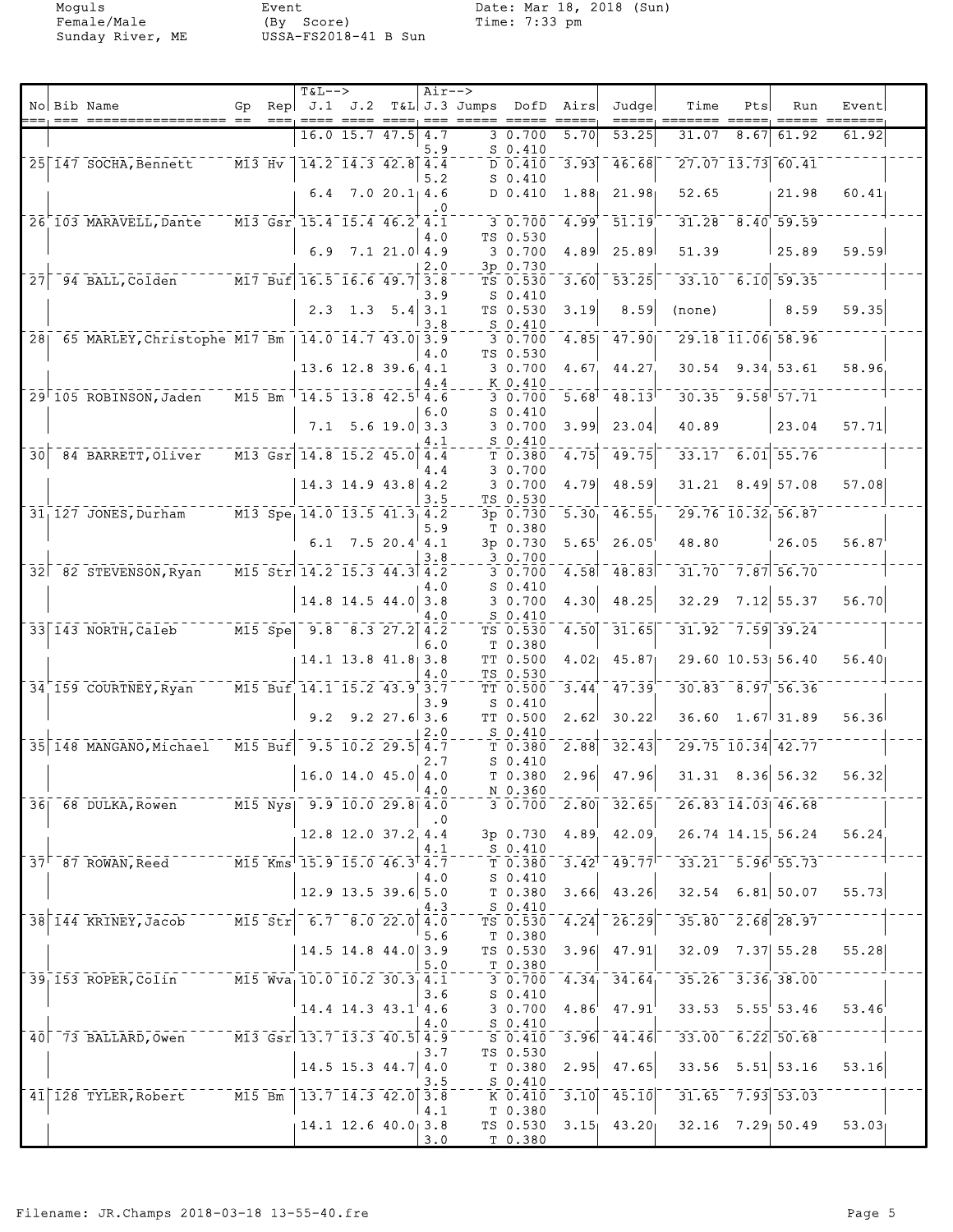|     |                                                               |           | <b>T&amp;L--&gt;</b>                                             |                            |                  | $Air--$   |                                         |                                                                        |                                                          |                                                                             |                                                               |                          |                                                           |  |
|-----|---------------------------------------------------------------|-----------|------------------------------------------------------------------|----------------------------|------------------|-----------|-----------------------------------------|------------------------------------------------------------------------|----------------------------------------------------------|-----------------------------------------------------------------------------|---------------------------------------------------------------|--------------------------|-----------------------------------------------------------|--|
|     | No Bib Name                                                   | Gp        |                                                                  |                            |                  |           | $\text{Rep}$ J.1 J.2 T&L J.3 Jumps DofD | Airs<br>$\qquad \qquad \doteq\qquad \qquad \doteq\qquad \qquad \qquad$ | Judge                                                    | Time<br>=====, =======                                                      | Pts<br>$\qquad \qquad \qquad = \qquad \qquad = \qquad \qquad$ | Run<br>$=====$           | Event<br>$\qquad \qquad \overline{\qquad \qquad }==-=-=-$ |  |
| 421 | 133 VAN DER VOORT, Max M13 Str 14.3 15.3 44.4                 |           |                                                                  |                            |                  | 3.9       | $S_0.410$                               | 3.56                                                                   | 47.96                                                    | 33.94                                                                       | 5.03                                                          | 52.99                    |                                                           |  |
|     |                                                               |           |                                                                  |                            |                  | 5.2       | T 0.380                                 |                                                                        |                                                          |                                                                             |                                                               |                          |                                                           |  |
|     |                                                               |           |                                                                  | $12.2$ 14.1 39.4 4.4       |                  | 4.0       | $S_0.410$<br>T 0.380                    | 3.32                                                                   | 42.77                                                    | 35.51                                                                       |                                                               | $3.05$ 45.82             | 52.99                                                     |  |
|     | 43 83 BLAKEMAN, Noah M13 Wva 14.0 14.0 42.0 3.7               |           |                                                                  |                            |                  |           | 3 0.700                                 | $\overline{4.31}$                                                      | 46.31                                                    |                                                                             |                                                               | $33.54$ $5.54$ $51.85$   |                                                           |  |
|     |                                                               |           |                                                                  | $12.5$ $12.0$ $36.8$ $4.1$ |                  | 4.2       | $S_0.410$<br>30.700                     | 5.00                                                                   | 41.75                                                    |                                                                             |                                                               | $33.85$ $5.15$ $46.90$   | 51.85                                                     |  |
|     |                                                               |           |                                                                  |                            |                  | 5.2       | $S_0.410$                               |                                                                        |                                                          |                                                                             |                                                               |                          |                                                           |  |
|     | 44 111 KRUGER, Gavin                                          |           | $\overline{M15}$ Str 11.4 11.5 34.3 4.0                          |                            |                  |           | TT 0.500                                | 4.12                                                                   | 38.47                                                    |                                                                             |                                                               | $28.92$ $11.39$ $49.86$  |                                                           |  |
|     |                                                               |           |                                                                  | $12.8$ 13.2 39.0 3.8       |                  | 4.0       | TS 0.530<br>TS 0.530                    | 3.44                                                                   | 42.44                                                    |                                                                             |                                                               | $30.61$ 9.25 51.69       | 51.69                                                     |  |
|     |                                                               |           |                                                                  |                            |                  | 3.5       | D 0.410                                 |                                                                        |                                                          |                                                                             |                                                               |                          |                                                           |  |
|     | 45 118 ROCKENSUESS, Jude M17 Buf 13.1 14.3 41.1 6.5           |           |                                                                  |                            |                  | . 0       | TS 0.530                                | 3.44                                                                   | 44.54                                                    |                                                                             |                                                               | $33.01$ 6.21 50.75       |                                                           |  |
|     |                                                               |           |                                                                  | $14.1$ $14.1$ $42.3$ $4.0$ |                  |           | TS 0.530                                | 3.59                                                                   | 45.89                                                    | 33.48                                                                       |                                                               | $5.62$ $51.51$           | 51.51                                                     |  |
|     |                                                               |           |                                                                  |                            |                  | 3.6       | D 0.410                                 |                                                                        |                                                          |                                                                             |                                                               |                          |                                                           |  |
|     | 46 125 MCGUIRE, Bryan                                         |           | $\overline{M15}$ Bm $\overline{8.4}$ 7.7 24.2 5.3                |                            |                  | 4.1       | T 0.380<br>$S_0.410$                    | 3.69                                                                   | 27.84                                                    | 38.31                                                                       |                                                               | 27.84                    |                                                           |  |
|     |                                                               |           |                                                                  | $14.4$ 13.0 $41.1$ 4.8     |                  |           | T 0.380                                 | 3.37                                                                   | 44.47                                                    |                                                                             |                                                               | $33.19$ $5.98$ $50.45$   | 50.45                                                     |  |
|     | $47$ $86$ MARINO, Dominic                                     |           | $\overline{M15}$ Spe 3.3 3.2 9.8 1.1                             |                            |                  | 3.8       | $S_0.410$<br>30.700                     |                                                                        | $0.77$ 10.52                                             | 741.95                                                                      |                                                               | 10.52                    |                                                           |  |
|     |                                                               |           |                                                                  |                            |                  |           |                                         |                                                                        |                                                          |                                                                             |                                                               |                          |                                                           |  |
|     |                                                               |           |                                                                  | $14.0$ 13.2 $40.8$ 3.9     |                  |           | 30.700                                  | 4.12                                                                   | 44.92                                                    |                                                                             |                                                               | $34.30$ $4.58$ $49.50$   | 49.50                                                     |  |
|     | 48 126 MULLALY, Jack M13 Lon 10.9 13.0 35.8 3.8               |           |                                                                  |                            |                  |           | X 0.410<br>T <sub>0.380</sub>           | 3.40                                                                   | 39.25                                                    |                                                                             |                                                               | $34.47$ $4.36$ $43.61$   |                                                           |  |
|     |                                                               |           |                                                                  |                            |                  | 4.8       | $S$ 0.410                               |                                                                        |                                                          |                                                                             |                                                               |                          |                                                           |  |
|     |                                                               |           |                                                                  | $13.3$ $14.0$ $41.0$ $4.3$ |                  | 4.5       | T 0.380<br>$S_0.410$                    | 3.47                                                                   | 44.42                                                    |                                                                             |                                                               | $34.43$ $4.41$ $48.83$   | 48.83                                                     |  |
|     | 49 76 BOYLE, Luca M15 Str <sup>1</sup> 1.8 3.1 7.4 2.0        |           |                                                                  |                            |                  |           | 3p 0.730                                | 1.88                                                                   | $\overline{9.23}$                                        |                                                                             |                                                               | $36.64 - 1.62 - 10.85$   |                                                           |  |
|     |                                                               |           |                                                                  | $12.6$ 11.4 36.0 4.1       |                  | . 6       | 3 0.700<br>3p 0.730                     | 5.65                                                                   | 41.65                                                    | 32.64                                                                       |                                                               | $6.68$ 48.33             | 48.33                                                     |  |
|     |                                                               |           |                                                                  |                            |                  | 3.8       | 3 0.700                                 |                                                                        |                                                          |                                                                             |                                                               |                          |                                                           |  |
|     | 50 166 DELFORTE, Lucas                                        | $-M13$ Bm | $\begin{bmatrix} 2.4 & 2.0 & 6.6 \end{bmatrix}$ 3.9              |                            |                  |           | K 0.410                                 | 2.86                                                                   | 9.46                                                     | 39.30                                                                       |                                                               | 9.46                     |                                                           |  |
|     |                                                               |           |                                                                  | $14.4$ 12.2 39.9 3.6       |                  | 3.1       | D 0.410<br>D 0.410                      | 2.62                                                                   | 42.52                                                    |                                                                             |                                                               | $33.35$ $5.78$ 48.30     | 48.30                                                     |  |
|     |                                                               |           |                                                                  |                            |                  | 3.2       | N 0.360                                 |                                                                        |                                                          |                                                                             |                                                               |                          |                                                           |  |
|     | $M13$ Bm $11.7$ $14.8$ 39.8 3.7<br>$51$   154 TYLER, Cal      |           |                                                                  |                            |                  | 4.1       | D 0.410<br>$S_0.410$                    | 3.19                                                                   | 42.94                                                    |                                                                             |                                                               | $34.14$ $4.78$ $47.72$   |                                                           |  |
|     |                                                               |           |                                                                  | $5.2$ 4.8 15.0 4.0         |                  |           | $S_0.410$                               | 2.99                                                                   | 17.99                                                    |                                                                             |                                                               | $37.54$ 0.48 18.47       | 47.72                                                     |  |
|     |                                                               |           |                                                                  |                            |                  | 3.3       | D 0.410                                 |                                                                        | 4.77                                                     | 44.18                                                                       |                                                               |                          |                                                           |  |
|     | 52 158 HOOD, Ali                                              |           |                                                                  |                            |                  | 3.7       | $D \overline{0.410}$<br>$S_0.410$       | $\overline{2.82}$                                                      |                                                          |                                                                             |                                                               | $-4.77$                  |                                                           |  |
|     |                                                               |           |                                                                  | $14.3$ 12.9 40.8 3.5       |                  |           | D 0.410                                 | 3.07                                                                   | 43.87                                                    |                                                                             |                                                               | $35.84$ 2.63 46.50       | 46.50                                                     |  |
|     | 53 106 SMITH, Caiden                                          |           | $\overline{15}$ M15 Lon 12.2 11.2 35.1 5.1                       |                            |                  | 4.O       | $S_0.410$<br>T0.380                     |                                                                        | $\overline{3.98}$ $\overline{39.08}$                     |                                                                             |                                                               | $35.69 - 2.82 - 41.90$   |                                                           |  |
|     |                                                               |           |                                                                  |                            |                  | 5.0       | $S_0.410$                               |                                                                        |                                                          |                                                                             |                                                               |                          |                                                           |  |
|     |                                                               |           |                                                                  | 13.2 12.8 39.0 5.4         |                  | 4.0       | T <sub>0.380</sub><br>$S_0.410$         | 3.69                                                                   | 42.69                                                    |                                                                             |                                                               | $34.96$ $3.74$ $46.43$   | 46.43                                                     |  |
|     | 54, 177 SCHAFFNER, Chad                                       |           | $\overline{M15}$ Hol, 12.7 14.2 40.3 3.0                         |                            |                  |           | T <sub>0.380</sub>                      | 2.65                                                                   | 43.00                                                    | $35.43 - 3.15$ 46.15                                                        |                                                               |                          |                                                           |  |
|     |                                                               |           |                                                                  |                            |                  | 3.7       | $S_0.410$                               | 2.91                                                                   |                                                          |                                                                             |                                                               | $35.81 \quad 2.67$ 43.23 |                                                           |  |
|     |                                                               |           |                                                                  | $12.4$ 12.7 37.7 4.0       |                  | 3.4       | T0.380<br>$S_0.410$                     |                                                                        | 40.56                                                    |                                                                             |                                                               |                          | 46.15                                                     |  |
|     | 55 138 WOODROW, Colin M15 Hmt 12.0 13.6 38.4 4.3              |           |                                                                  |                            |                  |           | TS 0.530                                | 3.82                                                                   | $\overline{4}\overline{2}\cdot 2\overline{2}$            | 38.20                                                                       |                                                               | $7 - 22$                 |                                                           |  |
|     |                                                               |           |                                                                  | $13.0$ 13.4 39.6 3.8       |                  | 3.8       | $S$ 0.410<br>$S_0.410$                  | 3.07                                                                   | 42.67                                                    |                                                                             |                                                               | $36.13$ $2.26$ 44.93     | 44.93                                                     |  |
|     |                                                               |           |                                                                  |                            |                  | 4.0       | T 0.380                                 |                                                                        |                                                          |                                                                             |                                                               |                          |                                                           |  |
|     | 56 168 PARADIS, Benjamin M13 Cro 8.5 10.6 28.7 3.2            |           |                                                                  |                            |                  | 4.1       | 30.700<br>T 0.380                       | $\overline{3.79}$                                                      | 32.44                                                    | 41.69                                                                       |                                                               | 32.44                    |                                                           |  |
|     |                                                               |           |                                                                  | $12.2$ 13.5 38.5 3.0       |                  |           | 3 0.700                                 | 3.77 <sub>1</sub>                                                      | 42.32                                                    | 39.64                                                                       |                                                               | 42.32                    | 42.32                                                     |  |
|     |                                                               |           |                                                                  |                            |                  | 4.4       | T 0.380                                 |                                                                        |                                                          |                                                                             |                                                               |                          |                                                           |  |
|     | 57 151 GLOGOWSKI, Aidan M15 Buf <sup>1</sup> 9.2 9.6 28.2 5.0 |           |                                                                  |                            |                  | 4.4       | T 0.380<br>$S_0.410$                    |                                                                        | $\overline{3.70}^{\dagger}$ $\overline{31.90}^{\dagger}$ | $38.72$ <sup>----</sup>                                                     |                                                               | $T - 31.90$              |                                                           |  |
|     |                                                               |           |                                                                  | $12.1$ $12.9$ $37.5$ $3.1$ |                  |           | K 0.410                                 | 3.23                                                                   | 40.73                                                    | 38.63                                                                       |                                                               | 40.73                    | 40.73                                                     |  |
|     | 58 152 COLLINS, Liam                                          |           | $\overline{M17}$ Buf $\overline{10.0}$ $\overline{8.4}$ 27.6 4.2 |                            |                  | 4.8       | $S_0.410$<br>TS 0.530                   | $\overline{3.17}$                                                      | 30.77                                                    |                                                                             |                                                               | $31.98 - 7.51$ 38.28     |                                                           |  |
|     |                                                               |           |                                                                  |                            |                  | 1.7       | XS 0.560                                |                                                                        |                                                          |                                                                             |                                                               |                          |                                                           |  |
|     |                                                               |           | 5.6                                                              |                            | $5.5$ 16.6 $5.0$ |           | TS 0.530                                | 4.89                                                                   | 21.54                                                    |                                                                             |                                                               | $33.97$ 5.00 26.54       | 38.28                                                     |  |
|     | 59 109 HENNE, Charlie M15 Str 0.1 0.1 0.3 4.1                 |           |                                                                  |                            |                  | 4.0       | XS 0.560                                |                                                                        |                                                          | $\overline{S}$ 0.410 $\overline{1.68}$ $\overline{1.98}$ $\overline{57.12}$ |                                                               | 1.98                     |                                                           |  |
|     |                                                               |           |                                                                  |                            |                  | $\cdot$ 0 |                                         |                                                                        |                                                          |                                                                             |                                                               |                          |                                                           |  |